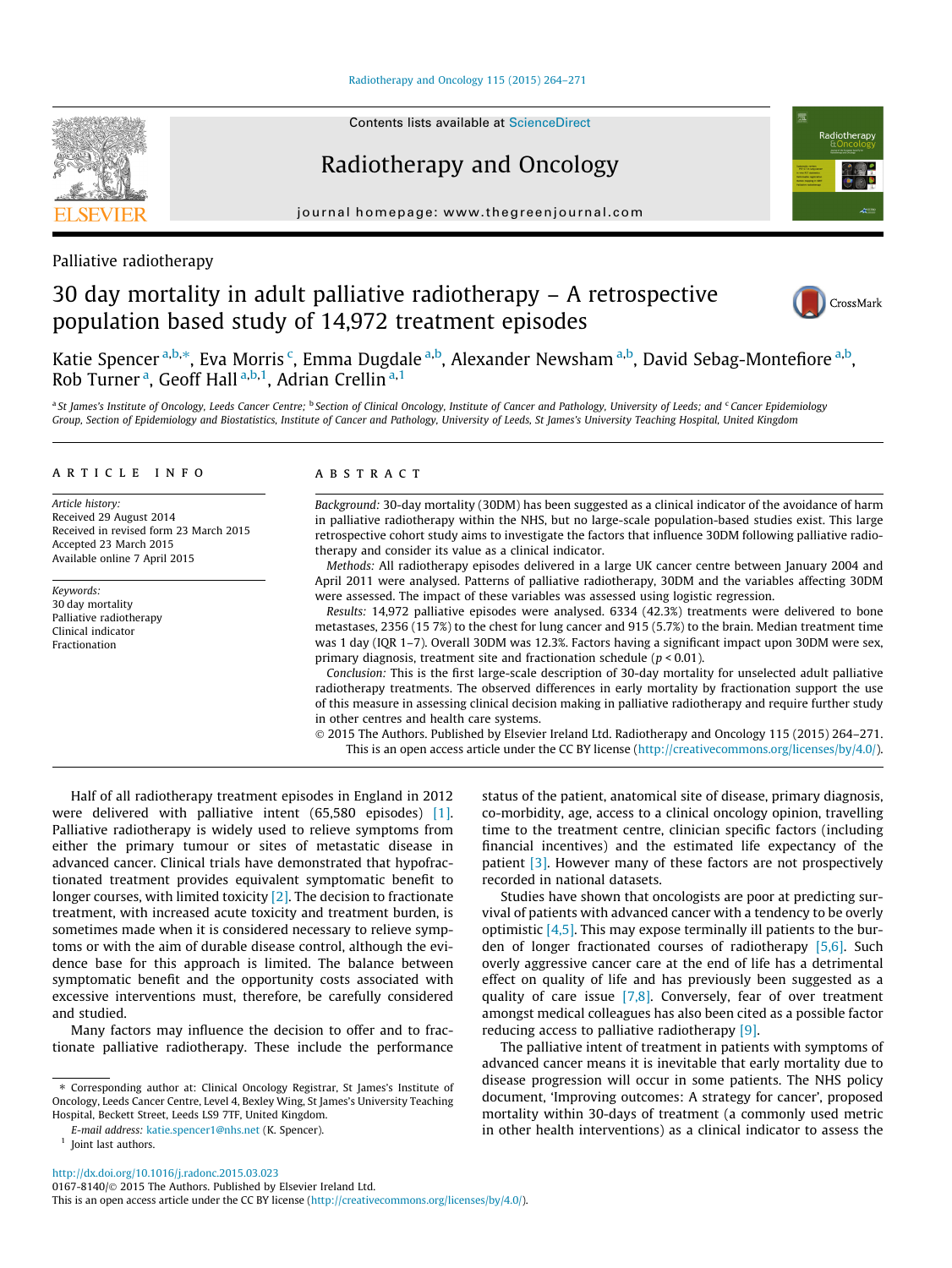avoidance of harm in palliative radiotherapy [\[10\]](#page-6-0). Early, US based, studies examining 30-day mortality (30DM) in palliative radiotherapy showed significant mortality in some groups [\[11,12\]](#page-6-0), but no large population-based studies have been reported. These studies do not consider the relationship between fractionation and outcomes, focussing on access to treatment. Prognostic models for life expectancy amongst the general cancer population [\[13,14\]](#page-7-0) and specifically death within 30 days of palliative radiotherapy [\[15\]](#page-7-0) have recently been published. However these are not used in routine clinical practise.

Alongside the need to ensure avoidable harm is minimised, there is a need for global healthcare systems to justify treatments in terms of value for money. Excessive fractionation may be considered in both these contexts (hypofractionation being increasingly advocated in the USA)  $[16]$ . Measures which can aid the assessment of the appropriateness of treatment are, therefore, needed.

The use of 30DM as a clinical indicator for the avoidance of harm, through appropriate patient selection, in palliative radiotherapy has not previously been demonstrated. This study investigated the rate of 30DM following palliative radiotherapy in a single cancer centre serving a population of 2.8 million over a 7 year period and considered its value as a clinical indicator.

## Methods

All radiotherapy episodes delivered in a large UK cancer centre (Leeds Cancer Centre), between January 2004 and April 2011, were identified using the electronic patient record system (Patient Pathway Manager (PPM)). PPM collates and prospectively integrates electronic information on all cancer patients treated within the centre; patient (date of birth and sex) and treatment information (date of treatment, planned fractionation, dose, intent of treatment and site of treatment) were extracted for this analysis.

These data were then linked to the cancer registrations held by the National Cancer Registration Service (Northern and Yorkshire) and diagnostic, death and socioeconomic status (SES) information was extracted for all linked records. SES was categorised on the basis of rank quintile of deprivation score (Index of Multiple Deprivation (IMD), ONS 2010 version) [\[17\],](#page-7-0) for the Lower Super Output Area (population defined geographical region of approxi-mately 1500 people [\[18\]](#page-7-0)) the patient lived in at diagnosis.

Leeds Cancer Centre (LCC) is a university affiliated centre serving a population of 2.8 million. The number of clinical oncologists increased from 18 to 30 during the study period. All oncologists are site specialised to a maximum of three primary diagnostic groups and are trained in the use of palliative radiotherapy. LCC is resourced through a national NHS tariff system where the reimbursement of the centre reflects the complexity of treatment planning and separately the number of fractions with complexity of treatment delivery. LCC were early adopters of the evidence supporting hypofractionation within palliative radiotherapy. Throughout the study period treatment has been delivered within well-defined clinical protocols e.g., palliative radiotherapy for uncomplicated bone metastases is delivered as a single fraction unless there is clear justification for a fractionated high dose approach. Departmental clinical protocols and a robust electronic patient record allow the study cohort to be defined.

#### Definition of palliative intent

Treatment intent was identified as palliative by the treating clinician (centre policy) or if delivered in less than five fractions (exceptions to this were identified e.g., stereotactic body radiotherapy). The site treated was allocated as bone, brain, chest, soft tissue

(e.g., treatment to the chest for oesophageal cancer), or unknown on the basis of the treatment site protocol (a free text field entered at the time of treatment), the diagnosis and intention of treatment.

In order to limit this investigation to adult palliative radiotherapy treatments, for solid organ tumours and to ensure data quality, a number of exclusions were made [\(Fig. 1\)](#page-2-0). Radical treatments (24,516), episodes with incomplete data (540), treatments for benign diagnoses (37), non-melanomatous skin cancer (196) and haematological diagnoses (901) were excluded. Within the centre patients under the age of 25 are treated within the paediatric and young adolescent practice, 96 episodes delivered to this group were also excluded. Where multiple palliative treatments were delivered with the same start date, these were amalgamated into a single record (having been related to a single clinical decision). The fractionation allocated to this event was the largest of the concurrent treatments, this being the more significant clinical decision. 1534 episodes were amalgamated with another record in this way and considered as a single episode. Where overlapping treatment episodes were delivered with differing start dates it is not possible to know if these relate to a single clinical decision. For clarity these were considered separately.

The primary diagnosis was categorised into seven groups based on the most commonly occurring tumours. The major primary diagnoses were lung, breast, prostate, colorectal, bladder and oesophagus, with a separate category, 'other', consisting of all other cancer diagnoses and those patients with multiple, non-coincident diagnoses.

#### 30-day mortality and survival

The proportion dying within 30-days from treatment start was assessed for all treatments within the cohort and by numbered courses in relation to fractionation delivered, primary diagnosis and site treated. The Chi-squared test was used to assess the impact of various factors upon early mortality. A logistic regression model was used to investigate the factors associated with death within 30-days of the start of palliative radiotherapy. The dependent variable, death within 30-days, was considered as a binary outcome. Covariates (explanatory variables) in the model included, age at start of radiotherapy, sex, socioeconomic status, site of the primary tumour, site of irradiation, fractionation pattern and year of treatment.

Survival was calculated from the start of each palliative radiotherapy episode to date of death or when censored (30th April 2012). The start date of treatment was used as it is closer to the clinical decision to treat than the end of treatment and provides a uniform time point across all fractionation regimens, aligning with NCEPOD systemic therapy methodology [\[19\].](#page-7-0) As individuals who underwent multiple sequential treatment episodes had, by definition, to survive all previous treatments and to ensure people could not enter survival analyses twice the univariate logistic regression model and illustrative Kaplan–Meier survival curves were produced based on first and second treatment episodes separately. Multivariate analysis considered only the first treatment episode. Univariate logistic regression was also carried out for all treatment episodes combined, this overall analysis is likely to be a closer reflection of the measure as applied in future, on a population level; including every clinical decision within the cohort. Statistical analyses were carried out using STATA IC 13.

## Results

42,792 radiotherapy treatment episodes were identified. Within this a total of 18,275 palliative treatment episodes, delivered to 12,240 individuals, were identified. Of these, 3303 (18.1%) episodes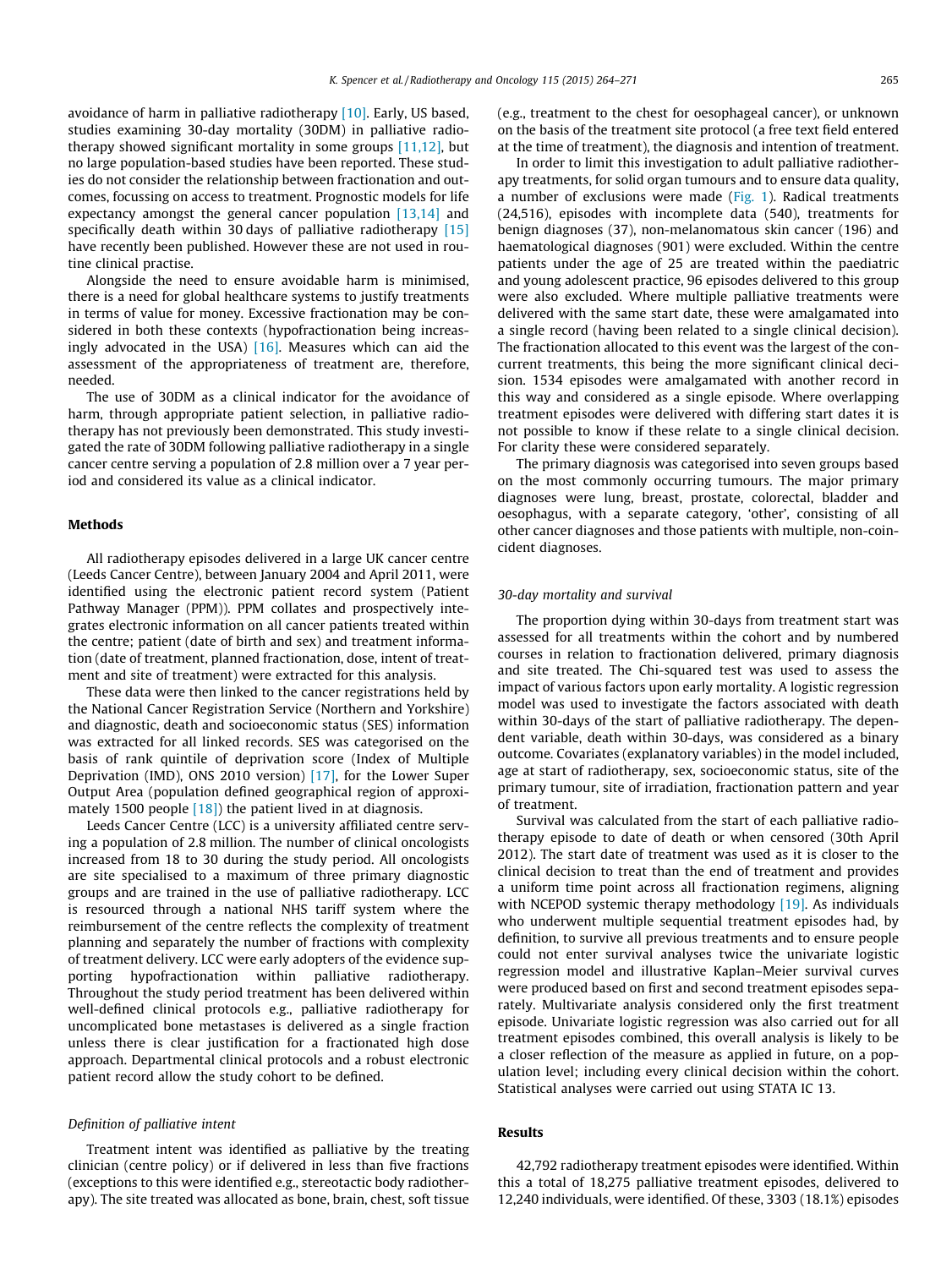<span id="page-2-0"></span>

Fig. 1. Consort diagram demonstrating exclusions from the study population.

in 1144 individuals were excluded (Fig. 1), leaving a study population of 14,972 episodes delivered to 11,096 people.

[Table 1](#page-3-0) shows the characteristics of the population undergoing palliative radiotherapy. The median age at treatment was 70 years (range 25–101). The majority of palliative radiotherapy episodes (55.3%) were delivered to men. Lung (25.3%), breast (14.7%), prostate (14.5%) and colorectal (5.2%) cancers were the most frequently treated primary diagnoses. The commonest irradiated site was bone with 4407 individuals receiving 6334 (42.3%) courses of treatment to bone alone or bone combined with another site. Soft tissue (3691 (24.7%)) and chest (3628 (24.2%)) were the next most commonly irradiated sites.

61.9% of patients received treatment consisting of four or less radiotherapy fractions (50.5% single and 11.4% 2–4 fractions). 23.7% of patients received five fractions, 2.2% received 6–9 treatments and 12.3% 10 or more fractions.

## 30-day mortality and survival

Overall, 1846 (12.3%) individuals died within 30 days of the initiation of a course of palliative radiotherapy. Variations of 30DM in relation to the characteristics of the population and treatment episodes are shown in [Table 2](#page-4-0). The median survival time for the whole cohort was 169 days (Inter-Quartile Range (IQR) 67–436 days). Significant variation in survival patterns was seen however in relation to both the primary diagnosis and fractionation pattern ([Fig. 2](#page-5-0) and Supplementary Fig. 1S respectively).

[Table 3,](#page-5-0) [Fig. 3](#page-6-0) and Supplementary Fig. 2S show patterns of radiotherapy fractionation, 30DM and survival following treatment to bone. Overall 30DM was 14.1%; there was significant variation in relation to primary diagnosis and fractionation pattern ( $p < 0.001$ ).

Palliative radiotherapy to the chest for lung cancer accounted for 2356 (15.7%) treatments and was associated with 30DM of 14.0%, this was significantly related to fractionation,  $p < 0.01$ . Median treatment time for all palliative treatments for lung cancer to the chest was 8 days (IQR 1–12). The most commonly used fractionation schemes reflect local protocols: 1 (32%), 2 (30%), 5 (13.72%), 12 (8.64%) and 13 (7.70%).

915 (5.65%) episodes of palliative radiotherapy to the brain were delivered within the cohort, of these 68 were accompanied by treatment to a second site. The two most frequently treated metastatic diagnoses were breast and lung cancer (205 (22.4%) and 192 (21.0%) respectively of total) with primary brain tumours accounting for 160 (17.5%) treatments. Overall 30DM was 11.2%, with breast, lung, and primary brain cancers having 30DM of 11.2%, 15.1%, and 5.6% respectively (Supplementary Material, Fig. 3S).

Significant variation in 30DM was apparent in relation to sex, age, primary diagnosis, treatment site, IMD and fractionation schedule adopted. Age and IMD did not retain their significance in multivariate analysis (Supplementary Material Table 3S). Socioeconomic status (SES) (as measured by IMD) has been shown to impact significantly upon cancer outcomes [\[20\]](#page-7-0), the reasons for this are not entirely clear however SES may be a surrogate for comorbidity. Females had a 16% reduction in the odds of death within 30 days compared to males (Odds Ratio (OR) 0.84, 95% Confidence Interval (CI) 0.74–0.96,  $p = 0.010$ ) even after adjustment for other case mix factors. A statistically significant relationship between increasing fractionation schedules and reduction in the odds of death within 30-days was observed. Those receiving 10 or more fractions were 90% less likely to die within 30-days of the start of radiotherapy compared to those receiving just one fraction (OR 0.10, 95% CI 0.08-0.14,  $p < 0.001$ ). Of note there was no significant variation in early mortality with time ( $p = 0.391$ ).

# Discussion

This is the first large, population-based study investigating 30DM following palliative radiotherapy in a single centre that is the sole provider of radiotherapy to a large population. An overall 30 DM rate of 12.3% was observed, aligning well with other recently published data for first palliative radiotherapy treatments [\[13\]](#page-7-0).

In this cohort of patients the site most frequently irradiated was bone. Overall 30DM for these treatments was 14.1%. The literature suggests the median time to treatment benefit following palliative radiotherapy to bone is 14 days, with response rates of between 50% and 70% [\[21,22\]](#page-7-0). The risk of pathological fracture and the need for re-treatment, following single fraction radiotherapy to bone metastases may contribute to the use of fractionated radiotherapy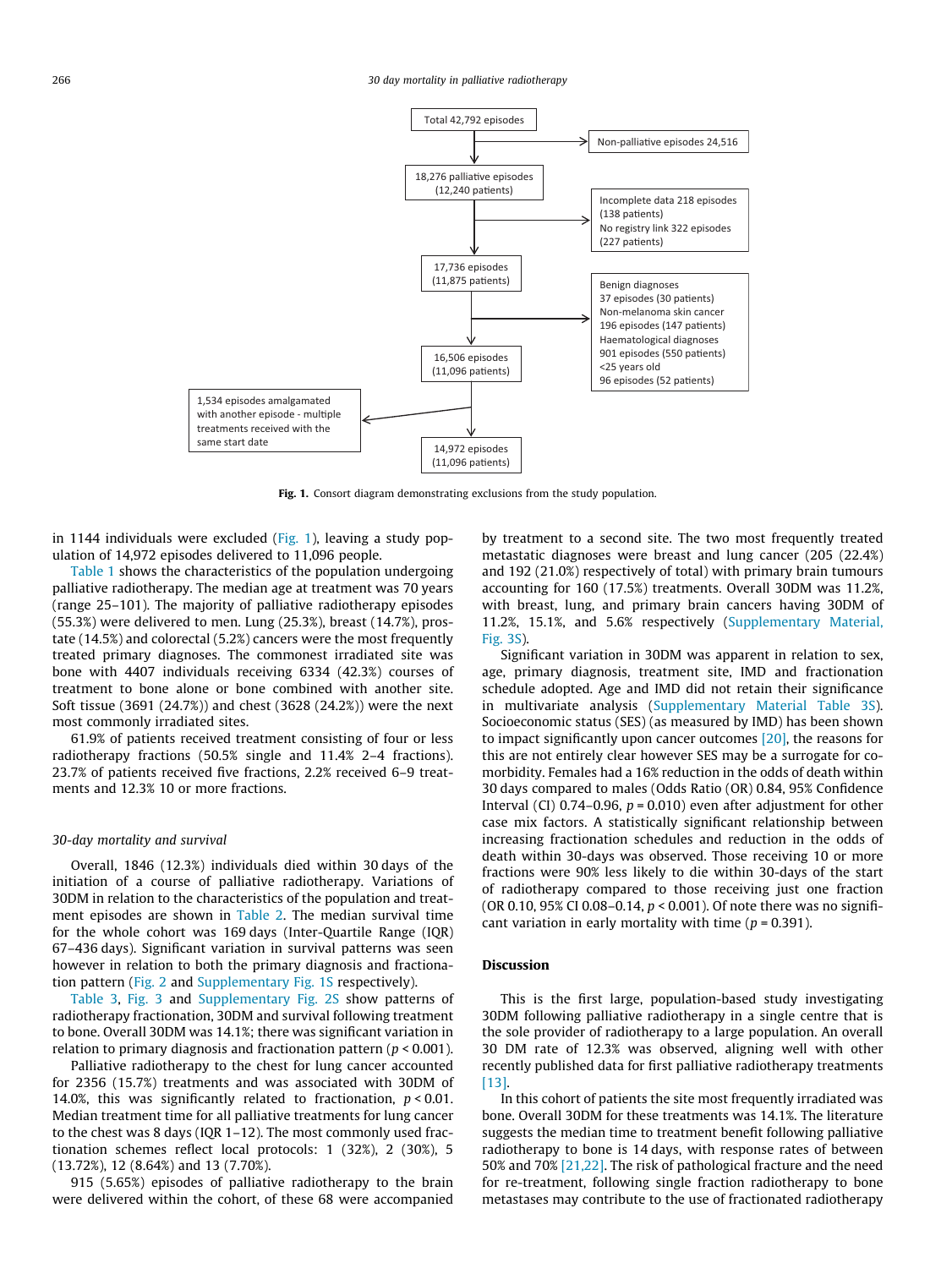#### <span id="page-3-0"></span>Table 1

Characteristics of the study population. The majority of the population underwent a single episode of palliative radiotherapy, but 2625 individuals underwent two or more episodes (3876 episodes). Only 772 patients received three or more courses. Due to the limited size of this latter population information is presented by first episode, second episode and overall within the cohort.

| Characteristic                         |                | Episode number   |      | All episodes     |      |            |       |  |
|----------------------------------------|----------------|------------------|------|------------------|------|------------|-------|--|
|                                        |                | $\mathbf{1}$     |      | $\overline{2}$   |      |            |       |  |
|                                        |                | $\boldsymbol{n}$ | $\%$ | $\boldsymbol{n}$ | $\%$ | $\sqrt{n}$ | $\%$  |  |
| Age at initial palliative radiotherapy | $\leqslant 50$ | 847              | 7.6  | 275              | 10.5 | 1273       | 8.5   |  |
|                                        | $51 - 60$      | 1766             | 15.9 | 490              | 18.7 | 2529       | 17.0  |  |
|                                        | $61 - 70$      | 3051             | 27.5 | 769              | 29.3 | 4197       | 28.2  |  |
|                                        | $71 - 80$      | 3439             | 31.0 | 736              | 28.0 | 4503       | 30.2  |  |
|                                        | >80            | 1993             | 18.0 | 355              | 13.5 | 2470       | 16.6  |  |
| <b>Sex</b>                             | Male           | 6053             | 54.6 | 1478             | 56.3 | 8244       | 55.3  |  |
|                                        | Female         | 5042             | 45.4 | 1147             | 43.7 | 6727       | 45.1  |  |
| <b>IMD</b> category                    | Most deprived  | 2663             | 24.0 | 574              | 21.9 | 3501       | 23.5  |  |
|                                        | $\overline{2}$ | 2194             | 19.8 | 515              | 19.6 | 2955       | 19.8  |  |
|                                        | 3              | 1849             | 16.7 | 425              | 16.2 | 2466       | 16.6  |  |
|                                        | $\overline{4}$ | 2318             | 20.9 | 565              | 21.5 | 3157       | 21.2  |  |
|                                        | Most affluent  | 1841             | 16.6 | 504              | 19.2 | 2606       | 17.5  |  |
|                                        | Unknown        | 231              | 2.1  | 42               | 1.6  | 287        | 1.9   |  |
| Primary cancer diagnosis               | Other          | 3997             | 36.0 | 852              | 32.5 | 5185       | 34.8  |  |
|                                        | Lung           | 3070             | 27.7 | 548              | 20.9 | 3770       | 25.3  |  |
|                                        | <b>Breast</b>  | 1378             | 12.4 | 478              | 18.2 | 2186       | 14.7  |  |
|                                        | Prostate       | 1232             | 11.1 | 533              | 20.3 | 2154       | 14.5  |  |
|                                        | Colorectal     | 631              | 5.7  | 120              | 4.6  | 778        | 5.2   |  |
|                                        | Oesophagus     | 414              | 3.7  | 51               | 1.9  | 468        | 3.1   |  |
|                                        | Bladder        | 374              | 3.4  | 44               | 1.7  | 431        | 2.9   |  |
| Site of irradiation                    | Multiple       | 892              | 8.0  | 285              | 10.9 | 1339       | 9.0   |  |
|                                        | Bone           | 3321             | 29.9 | 1294             | 49.3 | 5379       | 36.1  |  |
|                                        | <b>Brain</b>   | 704              | 6.3  | 106              | 4.0  | 846        | 5.7   |  |
|                                        | Chest          | 3224             | 29.1 | 337              | 12.8 | 3628       | 24.3  |  |
|                                        | Soft tissue    | 2901             | 26.1 | 576              | 21.9 | 3691       | 24.8  |  |
|                                        | Unknown        | 54               | 0.5  | 27               | 1.0  | 89         | 0.6   |  |
| Fractionation                          | $\mathbf{1}$   | 4813             | 43.4 | 1759             | 67.0 | 7558       | 50.5  |  |
|                                        | $2 - 4$        | 1503             | 13.5 | 157              | 6.0  | 1706       | 11.4  |  |
|                                        | 5              | 1763             | 15.9 | 585              | 22.3 | 3547       | 23.7  |  |
|                                        | $6-9$          | 299              | 2.7  | 24               | 0.9  | 325        | 2.2   |  |
|                                        | $\geqslant$ 10 | 1718             | 15.5 | 100              | 3.8  | 1836       | 12.3  |  |
| Year of treatment                      | 2004           | 1636             | 14.7 | 272              | 10.4 | 1982       | 13.2  |  |
|                                        | 2005           | 1489             | 13.4 | 386              | 14.7 | 2071       | 13.8  |  |
|                                        | 2006           | 1430             | 12.9 | 362              | 13.8 | 1990       | 13.3  |  |
|                                        | 2007           | 1345             | 12.1 | 340              | 13.0 | 1847       | 12.3  |  |
|                                        | 2008           | 1535             | 13.8 | 330              | 12.6 | 2024       | 13.5  |  |
|                                        | 2009           | 1498             | 13.5 | 399              | 15.2 | 2086       | 13.9  |  |
|                                        | 2010           | 1666             | 15.0 | 398              | 15.2 | 2274       | 15.2  |  |
|                                        | 2011           | 497              | 4.5  | 138              | 5.3  | 698        | 4.7   |  |
| Total                                  |                | 11,096           | 74.1 | 2625             | 17.5 | 14,972     | 100.0 |  |

in this setting. Median time to re-treatment has been reported to be 25 weeks after a single fraction [\[23\].](#page-7-0) International evidence strongly favours the use of single fraction treatments in uncomplicated bone metastases [\[21,24\].](#page-7-0) Our early mortality outcomes suggest this evidence base has been appropriately applied in this study population. Fractionated courses of radiotherapy to bone were associated with significantly lower 30DM.

Palliative radiotherapy to the brain had a 30DM of 11.6% overall. Despite the selective use ( $\leq 40$  episodes,  $\leq 10$  deaths) of palliative radiotherapy to the brain for some poor prognosis groups within our cohort, early mortality remains high (e.g., melanoma (21.9%), unknown primary (24.0%) (data not shown)). The benefit of whole brain radiotherapy for metastases, as compared to supportive care alone, has not been assessed in randomised controlled trials in the CT era  $[25]$ , the final outcome of the QUARTZ trial is awaited  $[26]$ .

30DM for lung cancer patients treated with palliative radiotherapy was 17.3% (similar to equivalent figures published in the USA [\[12\]\)](#page-7-0). Those receiving treatment to the primary had a 30DM of 14.1%, which was significantly related to fractionation ( $p < 0.01$ ). 30DM following 1–2 fraction treatments (22.5%) was markedly higher than that following ten or more fraction treatments (2.5%). Median time to symptom improvement following thoracic radiotherapy for NSCLC is approximately 1–2 months [\[27,28\].](#page-7-0) Excessive fractionation in poor performance status, lung cancer patients cannot be justified given well documented evidence supporting the use of hypofractionation for equivalent symptom control in this group [\[28\].](#page-7-0)

30DM varies significantly with primary diagnosis, the site being irradiated, patient sex and the fractionation pattern chosen. Greater use of more fractionated treatments, increased treatment burden and potentially higher acute toxicity are harder to justify in diagnoses with poor prognosis. There are a limited number of palliative settings in which more fractionated treatments are known to improve survival. We believe that the variation demonstrated with fractionation reflects appropriate clinical decision making, encompassing predicted prognosis, in the context of clinical protocols which in themselves reflect the underpinning evidence. This supports the use of 30DM as a measure of clinical decision making in palliative radiotherapy.

Survival with symptomatic disease has increased with increasing systemic therapy options. It is unclear however if the point within the disease trajectory at which palliative radiotherapy is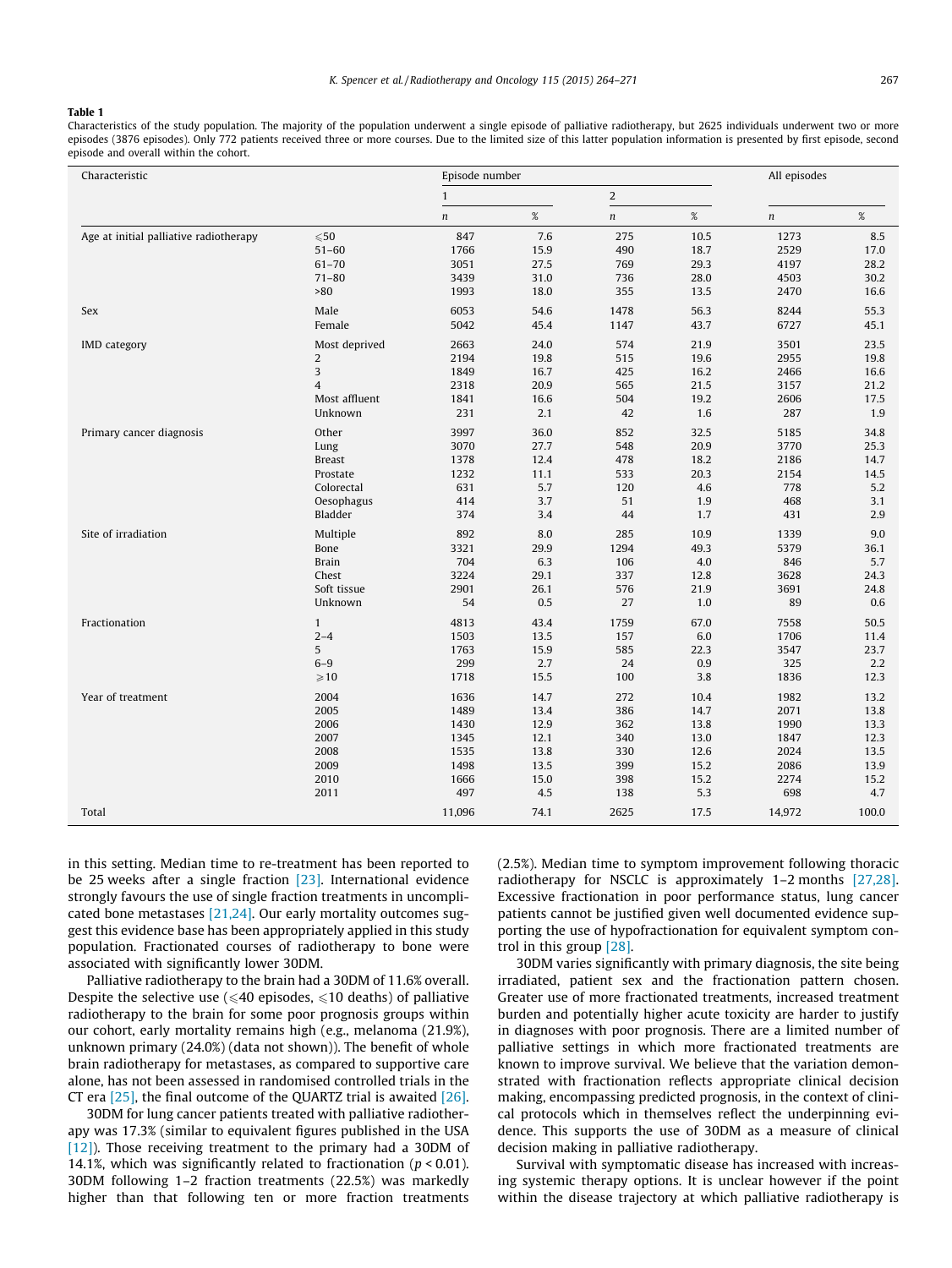#### <span id="page-4-0"></span>Table 2

30-day mortality in relation to the characteristics of the population (as in [Table 1,](#page-3-0) episodes are considered as first, second and overall within the cohort).

| Characteristic                         |                                                                                                | Episode 1                                                   |                                                     |                                                                      |           | Episode 2                                            |                                               |                                                                      |         | All episodes                                                |                                                     |                                                                      |           |
|----------------------------------------|------------------------------------------------------------------------------------------------|-------------------------------------------------------------|-----------------------------------------------------|----------------------------------------------------------------------|-----------|------------------------------------------------------|-----------------------------------------------|----------------------------------------------------------------------|---------|-------------------------------------------------------------|-----------------------------------------------------|----------------------------------------------------------------------|-----------|
|                                        |                                                                                                | $\boldsymbol{n}$                                            | Deaths<br>within<br>30 days                         |                                                                      | $P$ value | $\boldsymbol{n}$                                     | Deaths<br>within<br>30 days                   | $P$ value                                                            |         | $\boldsymbol{n}$                                            | Deaths<br>within<br>30 days                         |                                                                      | $P$ value |
|                                        |                                                                                                |                                                             | $\boldsymbol{n}$                                    | $\%$                                                                 |           |                                                      | $\boldsymbol{n}$                              | $\%$                                                                 |         |                                                             | $\boldsymbol{n}$                                    | $\%$                                                                 |           |
| Age at initial palliative radiotherapy | $\leqslant 50$<br>$51 - 60$<br>$61 - 70$<br>$71 - 80$<br>>80                                   | 847<br>1766<br>3051<br>3439<br>1993                         | 85<br>212<br>382<br>438<br>219                      | 10.04<br>12.00<br>12.52<br>12.74<br>10.99                            | 0.110     | 275<br>490<br>769<br>736<br>355                      | 40<br>70<br>116<br>92<br>33                   | 14.55<br>14.29<br>15.08<br>12.50<br>9.30                             | 0.084   | 1273<br>2529<br>4197<br>4503<br>2470                        | 141<br>327<br>547<br>573<br>258                     | 11.08<br>12.93<br>13.03<br>12.72<br>10.45                            | 0.010     |
| Sex                                    | Male<br>Female                                                                                 | 6053<br>5042                                                | 795<br>541                                          | 13.13<br>10.73                                                       | < 0.001   | 1478<br>1147                                         | 215<br>136                                    | 14.55<br>11.86                                                       | 0.045   | 8244<br>6727                                                | 1110<br>736                                         | 13.46<br>10.94                                                       | < 0.001   |
| <b>IMD</b> category                    | Most deprived<br>4<br>3<br>$\overline{2}$<br>Most affluent<br>Unknown                          | 2663<br>2194<br>1849<br>2318<br>1841<br>231                 | 332<br>283<br>233<br>267<br>191<br>30               | 12.47<br>12.90<br>12.60<br>11.52<br>10.37<br>12.99                   | 0.148     | 574<br>515<br>425<br>565<br>504<br>42                | 87<br>82<br>53<br>65<br>56<br>8               | 15.16<br>15.92<br>12.47<br>11.50<br>11.11<br>19.05                   | 0.079   | 3501<br>2955<br>2466<br>3157<br>2606<br>287                 | 459<br>390<br>313<br>367<br>278<br>39               | 13.11<br>13.20<br>12.69<br>11.62<br>10.67<br>13.59                   | 0.025     |
| Site of primary                        | Multiple and Other<br>Lung<br><b>Breast</b><br>Prostate<br>Colorectal<br>Oesophagus<br>Bladder | 3997<br>3070<br>1378<br>1232<br>631<br>414<br>374           | 479<br>489<br>92<br>89<br>72<br>50<br>65            | 11.98<br>15.93<br>6.68<br>7.22<br>11.41<br>12.08<br>17.38            | < 0.001   | 852<br>548<br>478<br>533<br>120<br>50<br>44          | 108<br>133<br>32<br>41<br>22<br>6<br>9        | 12.68<br>24.27<br>6.69<br>7.69<br>18.33<br>12.00<br>20.45            | < 0.001 | 4542<br>3770<br>2186<br>2154<br>778<br>468<br>431           | 643<br>652<br>152<br>161<br>99<br>59<br>80          | 14.16<br>17.29<br>6.95<br>7.47<br>12.72<br>12.61<br>18.56            | < 0.001   |
| Site of irradiation                    | Multiple<br>Bone<br><b>Brain</b><br>Chest<br>Soft tissue<br>Unknown                            | 892<br>3321<br>704<br>3224<br>2901<br>54                    | 173<br>460<br>71<br>381<br>241<br>10                | 19.39<br>13.85<br>10.09<br>11.82<br>8.31<br>18.52                    | < 0.001   | 285<br>1294<br>106<br>337<br>576<br>27               | 46<br>163<br>19<br>73<br>46<br>$\overline{4}$ | 16.14<br>12.60<br>17.92<br>21.66<br>7.99<br>14.81                    | < 0.001 | 1339<br>5379<br>846<br>3628<br>3691<br>89                   | 242<br>715<br>95<br>467<br>313<br>14                | 18.07<br>13.29<br>11.23<br>12.87<br>8.48<br>15.73                    | < 0.001   |
| Fraction group                         | $\mathbf{1}$<br>$2 - 4$<br>5<br>$6 - 9$<br>$\geqslant$ 10                                      | 4813<br>1503<br>1763<br>299<br>1718                         | 873<br>166<br>235<br>16<br>46                       | 18.14<br>11.04<br>13.33<br>5.35<br>2.68                              | < 0.001   | 1759<br>157<br>585<br>24<br>100                      | 259<br>31<br>54<br>$\overline{2}$<br>5        | 14.72<br>19.75<br>9.23<br>8.33<br>5.00                               | < 0.001 | 7558<br>1706<br>3547<br>325<br>1836                         | 1265<br>203<br>309<br>18<br>51                      | 16.74<br>11.90<br>8.71<br>5.54<br>2.78                               | < 0.001   |
| Year of treatment                      | 2004<br>2005<br>2006<br>2007<br>2008<br>2009<br>2010<br>2011                                   | 1636<br>1489<br>1430<br>1345<br>1535<br>1498<br>1666<br>497 | 187<br>197<br>178<br>161<br>181<br>186<br>186<br>60 | 11.43<br>13.23<br>12.45<br>11.97<br>11.79<br>12.42<br>11.16<br>12.07 | 0.745     | 272<br>386<br>362<br>340<br>330<br>399<br>398<br>138 | 35<br>51<br>56<br>40<br>42<br>50<br>59<br>16  | 12.87<br>13.21<br>15.47<br>11.76<br>12.73<br>12.53<br>14.82<br>11.59 | 0.865   | 1982<br>2071<br>1990<br>1847<br>2024<br>2086<br>2274<br>698 | 232<br>278<br>258<br>224<br>240<br>257<br>273<br>84 | 11.71<br>13.42<br>12.96<br>12.13<br>11.86<br>12.32<br>12.01<br>12.03 | 0.719     |
| Total                                  |                                                                                                | 11,096                                                      | 1336                                                | 12.04                                                                |           | 2625                                                 | 351                                           | 13.37                                                                |         | 14,972                                                      | 1846                                                | 12.33                                                                |           |

delivered has changed. Lack of variation in early mortality with time demonstrated here suggests that clinical decision making near the end of life is stable.

We have shown that it is possible to audit 30DM, in a large unselected population. The size of this dataset allows analysis of subgroups by diagnosis and site treated whilst also maintaining statistical power. In addition, the single centre from which the data were derived was an early adopter of the evidence supporting the hypofractionation of palliative radiotherapy (increasingly advocated globally, including in the USA) [\[16\]](#page-7-0) and patients were treated within site specific teams, to consistent clinical protocols (adopted at the start of the study period). This study has some limitations:

- It reflects practice within a single, large NHS centre.
- Planned fractionation was used for all analyses as it most closely reflects the clinical decision to treat, however it may not always be the fractionation actually delivered. Delivered fractionation was not available across the whole cohort. If, in the future, such data can be captured the strength of any analyses undertaken would be increased.
- Data within the electronic patient record reflect routine clinical practice and were not prospectively coded for research purposes. The allocation of target tissue and intent of treatment was based upon fixed algorithms. Manual review, by investigating clinicians, of a sample of cases, revealed high levels of concordance of these fields (results not shown) indicating allocation algorithms were robust. A database with defined coding rules, to include not only anatomical site but also target tissue and re-irradiation would also be beneficial. Whilst the current national Radiotherapy Dataset (RTDS) includes coding of anatomical site these data are inadequate due to variations in the application of the coding rules.

It has previously been shown that chemotherapy prescribing behaviour among medical oncologists can be influenced by feeding back early mortality outcomes [\[5,7,29,30\].](#page-6-0) Oncologists prescribing palliative radiotherapy often do not have an opportunity to follow up individual patients, so providing feedback in the form of 30DM outcomes for palliative radiotherapy to clinicians or teams may be beneficial. A future analysis of 30DM within the RTDS would also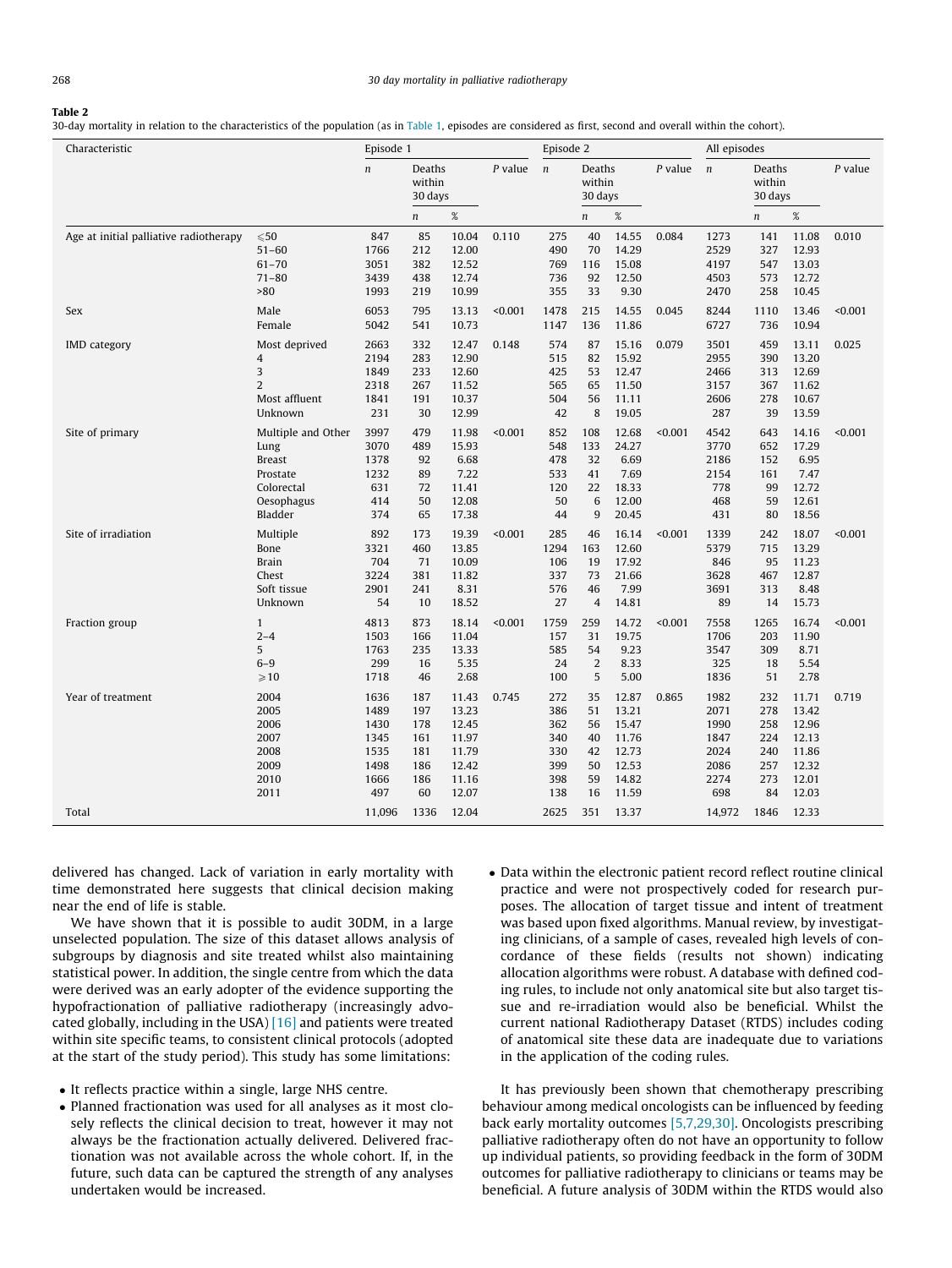<span id="page-5-0"></span>

Fig. 2. Survival and 30 DM following the start of palliative radiotherapy in relation to primary diagnosis.

#### Table 3 30-day mortality following palliative radiotherapy to bone.

| Characteristic      |                                                                            | Episode 1                              |                                  |                                           |                                     | Episode 2                                         |                                           |                                          | All episodes                      |                                           |  |
|---------------------|----------------------------------------------------------------------------|----------------------------------------|----------------------------------|-------------------------------------------|-------------------------------------|---------------------------------------------------|-------------------------------------------|------------------------------------------|-----------------------------------|-------------------------------------------|--|
|                     |                                                                            | $\boldsymbol{n}$                       | Deaths within<br>30 days         |                                           | $\boldsymbol{n}$                    | Deaths within<br>30 days                          |                                           | $\boldsymbol{n}$                         | Deaths within<br>30 days          |                                           |  |
|                     |                                                                            |                                        | n                                | $\%$                                      |                                     | n                                                 | $\%$                                      |                                          | n                                 | $\%$                                      |  |
| Fraction group      | $2 - 4$<br>5<br>$6 - 9$                                                    | 3292<br>103<br>825<br>6                | 558<br>15<br>95<br>$\mathbf{0}$  | 17.0<br>14.6<br>11.5<br>0.0               | 1005<br>26<br>198<br>2              | 123<br>22<br>$\bf{0}$                             | 12.2<br>3.8<br>11.1<br>0.0                | 4863<br>145<br>1117<br>9                 | 744<br>19<br>125<br>$\Omega$      | 15.3<br>13.1<br>11.2<br>0.0               |  |
| Primary diagnosis   | $\geqslant$ 10<br><b>Breast</b><br>Colorectal<br>Lung<br>Prostate<br>Renal | 181<br>821<br>238<br>784<br>966<br>196 | 3<br>62<br>36<br>197<br>64<br>25 | 1.7<br>7.6<br>15.1<br>25.1<br>6.6<br>12.8 | 12<br>284<br>40<br>153<br>419<br>51 | $\bf{0}$<br>13<br>8<br>33<br>39<br>$\overline{7}$ | 0.0<br>4.6<br>20.0<br>21.6<br>9.3<br>13.7 | 200<br>1293<br>285<br>979<br>1664<br>287 | 6<br>90<br>46<br>237<br>121<br>40 | 3.0<br>7.0<br>16.1<br>24.2<br>7.3<br>13.9 |  |
| Site of irradiation | Bone<br>Multiple bony sites<br>Bone and another site                       | 3734<br>538<br>135                     | 532<br>113<br>29                 | 14.2<br>21.0<br>21.5                      | 1066<br>143<br>34                   | 123<br>18<br>5                                    | 11.5<br>12.6<br>14.7                      | 5379<br>779<br>176                       | 715<br>144<br>35                  | 13.3<br>18.5<br>19.9                      |  |
| Total               |                                                                            | 4407                                   | 674                              | 15.3                                      | 1243                                | 146                                               | 11.7                                      | 6334                                     | 894                               | 14.1                                      |  |

allow comparisons between centres and may be of value in clinical policy setting and commissioning. Outlying results would merit further study to determine the underlying causes and whether this reflected appropriate variation in practise, refinement of this assessment process is anticipated over time.

NCEPOD [\[19\]](#page-7-0) in surgery and chemotherapy has led to the routine practise of a retrospective review of all deaths within 30 days. We would recommend an analogous approach, however for single fraction palliative radiotherapy this may be impractical due to the high numbers (16.7%). In those receiving a single fraction the burden of treatment is minimal but the potential for benefit within 30 days still significant. An earlier time point, possibly mortality within 14 days (suggested from the survival curves in Fig. 2S (Supplementary Material)), may be more pragmatic for a retrospective case note review. The variation in treatment burden and incremental benefits with fractionation must be borne in mind when considering 30DM outcomes. Whilst many factors may contribute to this decision making process clinicians must be vigilant to the risk of early mortality when deciding to fractionate palliative treatments. Practise will vary, with evidence demonstrating the impact of financial incentives upon the fractionation of radiotherapy [\[3\].](#page-6-0) These may be in direct conflict with the need to reduce treatment burden for terminally ill patients. As the availability of highly conformal radiotherapy increases, the use of high dose, hypofractionated palliative radiotherapy will increase. The benefits in terms of reduced treatment burden (both from reduced normal tissue toxicity and decreased visits) are clear, however the cost implications for the department are significant and careful case selection will remain important.

30DM has been recommended as a clinical indicator of the avoidance of harm in palliative radiotherapy. It is suited to this in a number of ways: It is objective, clinically relevant, measurable in a timely manner at a population level and may encourage improvements both in the avoidance of harm and cost-effectiveness of palliative radiotherapy services. However, there are limitations to the use of 30DM. It is a single outcome measure; patient reported outcomes of symptomatic benefit and re-irradiation rates would be valuable as complimentary measures to provide reassurance that patients were not being undertreated. More fractionated palliative radiotherapy would be expected to have a lower 30DM but by contrast any move to reduce 30DM without reference to fractionation patterns may have a detrimental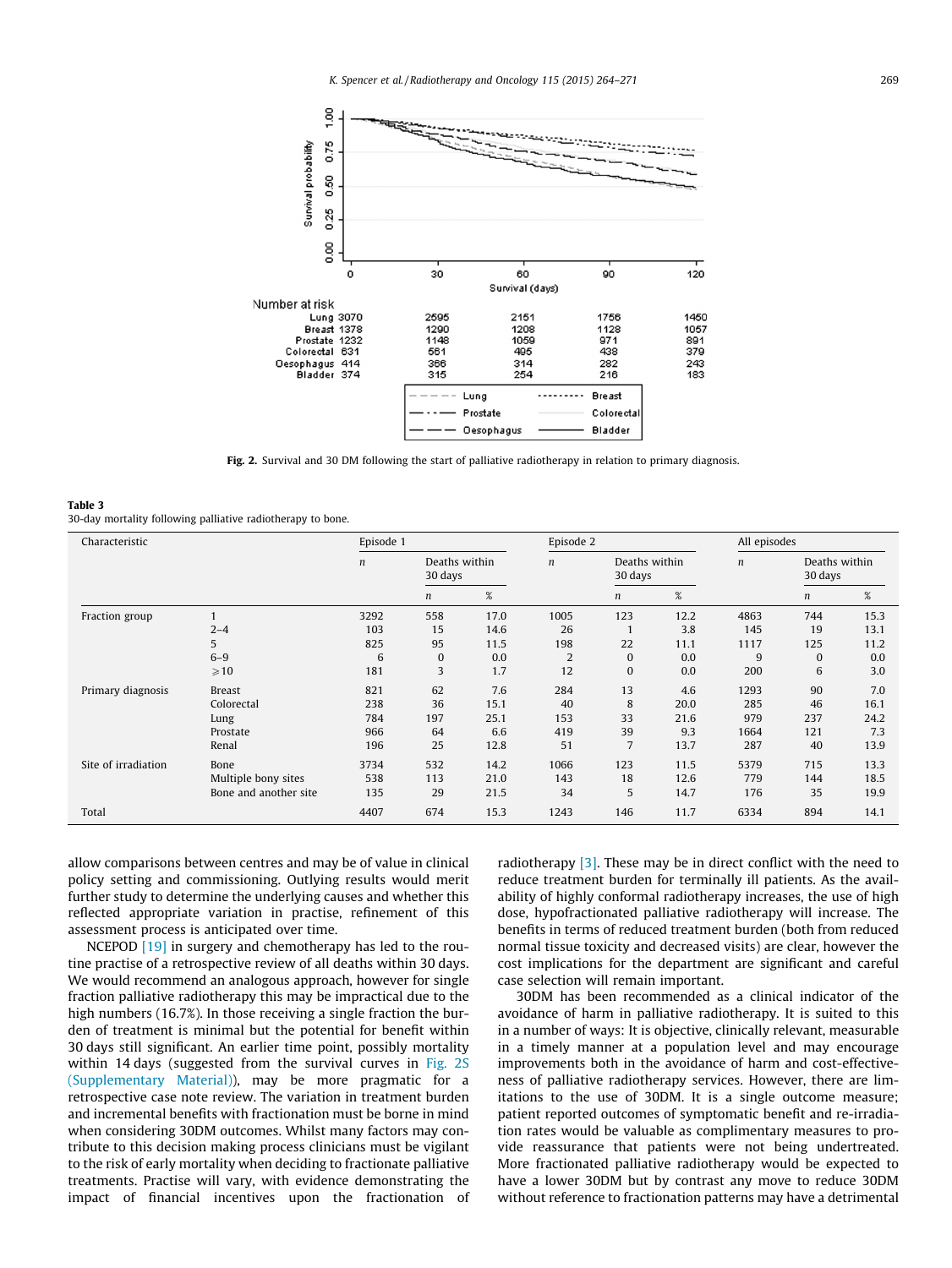<span id="page-6-0"></span>

Fig. 3. Survival and 30 DM following palliative radiotherapy to bone by fractionation pattern (6–9 fraction treatments are not included here due to small numbers ( $n = 6$ )).

impact on access to appropriate hypofractionated palliative radiotherapy. There will be considerable debate about what constitutes optimal 30DM. Future work, involving more in depth analysis of a smaller population, allowing assessment of performance status, patient preferences and outcomes would be valuable. This, alongside an assessment of the impact of implementing 30DM, would allow validation of the measure as a clinical indicator.

This is the first large-scale description of 30-day mortality for unselected adult palliative radiotherapy treatments. Significant variation is demonstrated with diagnosis, sex, treatment site and, importantly, fractionation. In this setting, a measure which can help to assess the appropriateness of treatment and avoidance of harm (as demanded by providers of health care) [10] is required. 30DM has a significant value as a retrospective measure of departmental palliative radiotherapy outcomes when considered alongside fractionation patterns. Clearly separated 30DM outcomes by fractionation would provide reassurance that clinical decision making was appropriate. It does not attempt to assess or guide individual clinical decisions. The observed differences in early mortality by fractionation support further study in other centres and health care systems. Our results suggest it is of value in assessing department wide clinical decision making in palliative radiotherapy providing parity with the early metrics used in other healthcare interventions.

#### Authors contributions

K.S., E.M., E.D., A.N., D.S.M., R.T., A.C. and G.H. were all involved in the study design and interpretation of results. A.N. was responsible for data extraction and linkage. E.M. and K.S. were responsible for statistical analyses. E.M. was responsible for production of figures. K.S., E.D. and A.C. conducted the literature review. K.S., A.C., E.M., R.T., G.H., E.D. and D.S.M. were involved in preparation of the manuscript. A.N. reviewed the manuscript.

# Declaration of interests

Dr. Crellin reports salary support from Department of Health/ NHS, England National Clinical Lead for Proton Beam Therapy, outside the submitted work; and Co-Chair of the National Radiotherapy Implementation Group (NRIG) 2012–2013.

#### Acknowledgments

We thank the clinicians, staff and patients of the Leeds Cancer Centre. We would like to acknowledge the support of Professor Sir Mike Richards, former National Cancer Director and technical support from Dr P Hall and Mr R Spencer. This study was in part funded by the Medical Research Council (reference MR/L01629X/ 1). E Morris was funded by the Cancer Research UK (CRUK) Bobby Moore Fund (C23434/A9805) and G Hall by CRUK (C37059/A16369).

# Appendix A. Supplementary data

Supplementary data associated with this article can be found, in the online version, at [http://dx.doi.org/10.1016/j.radonc.2015.03.](http://dx.doi.org/10.1016/j.radonc.2015.03.023) [023.](http://dx.doi.org/10.1016/j.radonc.2015.03.023)

#### References

- [1] DoH. Radiotherapy services in England 2012. [https://www.gov.](https://www.gov.uk/government/uploads/system/uploads/attachment_data/file/213151/Radiotherapy-Services-in-England-2012.pdf) [uk/government/uploads/system/uploads/attachment\\_data/file/213151/](https://www.gov.uk/government/uploads/system/uploads/attachment_data/file/213151/Radiotherapy-Services-in-England-2012.pdf) [Radiotherapy-Services-in-England-2012.pdf](https://www.gov.uk/government/uploads/system/uploads/attachment_data/file/213151/Radiotherapy-Services-in-England-2012.pdf).
- [2] [Lutz ST, Chow EL, Hartsell WF, et al. A review of hypofractionated palliative](http://refhub.elsevier.com/S0167-8140(15)00162-0/h0010) [radiotherapy. Cancer 2007;109:1462–70.](http://refhub.elsevier.com/S0167-8140(15)00162-0/h0010)
- [3] [Fairchild A, Barnes E, Ghosh S, et al. International patterns of practice in](http://refhub.elsevier.com/S0167-8140(15)00162-0/h0015) [palliative radiotherapy for painful bone metastases: evidence-based practice?](http://refhub.elsevier.com/S0167-8140(15)00162-0/h0015) [Int J Radiat Oncol Biol Phys 2009;75:1501–10](http://refhub.elsevier.com/S0167-8140(15)00162-0/h0015).
- [4] [Chow E, Davis L, Panzarella T, et al. Accuracy of survival prediction by palliative](http://refhub.elsevier.com/S0167-8140(15)00162-0/h0020) [radiation oncologists. Int J Radiat Oncol Biol Phys 2005;61:870–3.](http://refhub.elsevier.com/S0167-8140(15)00162-0/h0020)
- [5] [Tseng YD, Krishnan MS, Sullivan AJ, et al. How radiation oncologists evaluate](http://refhub.elsevier.com/S0167-8140(15)00162-0/h0025) [and incorporate life expectancy estimates into the treatment of palliative](http://refhub.elsevier.com/S0167-8140(15)00162-0/h0025) [cancer patients: a survey-based study. Int J Radiat Oncol Biol Phys](http://refhub.elsevier.com/S0167-8140(15)00162-0/h0025) [2013;87:471–8](http://refhub.elsevier.com/S0167-8140(15)00162-0/h0025).
- [6] [Gripp S, Mjartan S, Boelke E, et al. Palliative radiotherapy tailored to life](http://refhub.elsevier.com/S0167-8140(15)00162-0/h0030) [expectancy in end-stage cancer patients: reality or myth? Cancer](http://refhub.elsevier.com/S0167-8140(15)00162-0/h0030) [2010;116:3251–6.](http://refhub.elsevier.com/S0167-8140(15)00162-0/h0030)
- [7] [Earle CC, Landrum MB, Souza JM, et al. Aggressiveness of cancer care near the](http://refhub.elsevier.com/S0167-8140(15)00162-0/h0035) end of life: is it a quality-of-care issue? J Clin Oncol 2008;26:3860-6.
- [8] ASCO. The Quality Oncology Practise Initiative: Measures summary. [http://](http://qopi.asco.org/Documents/QOPI-Fall-13-Measures-Summary.pdf) [qopi.asco.org/Documents/QOPI-Fall-13-Measures-Summary.pdf.](http://qopi.asco.org/Documents/QOPI-Fall-13-Measures-Summary.pdf)
- [9] [Lutz S, Spence C, Chow E, et al. Survey on use of palliative radiotherapy in](http://refhub.elsevier.com/S0167-8140(15)00162-0/h0045) [hospice care. J Clin Oncol 2004;22:3581–6](http://refhub.elsevier.com/S0167-8140(15)00162-0/h0045).
- [10] 10. DoH. Improving Outcomes: A Strategy for Cancer. [https://www.gov.](https://www.gov.uk/government/u%20ploads/system/uploads/attachment_data/file/213785/d%20h_123394.pdf) [uk/government/u ploads/system/uploads/attachment\\_data/file/213785/d h\\_](https://www.gov.uk/government/u%20ploads/system/uploads/attachment_data/file/213785/d%20h_123394.pdf) [123394.pdf.](https://www.gov.uk/government/u%20ploads/system/uploads/attachment_data/file/213785/d%20h_123394.pdf)
- [11] [Guadagnolo BA, Liao KP, Elting L, et al. Use of radiation therapy in the last](http://refhub.elsevier.com/S0167-8140(15)00162-0/h0055) [30 days of life among a large population-based cohort of elderly patients in the](http://refhub.elsevier.com/S0167-8140(15)00162-0/h0055) [United States. J Clin Oncol 2013;31:80–7.](http://refhub.elsevier.com/S0167-8140(15)00162-0/h0055)